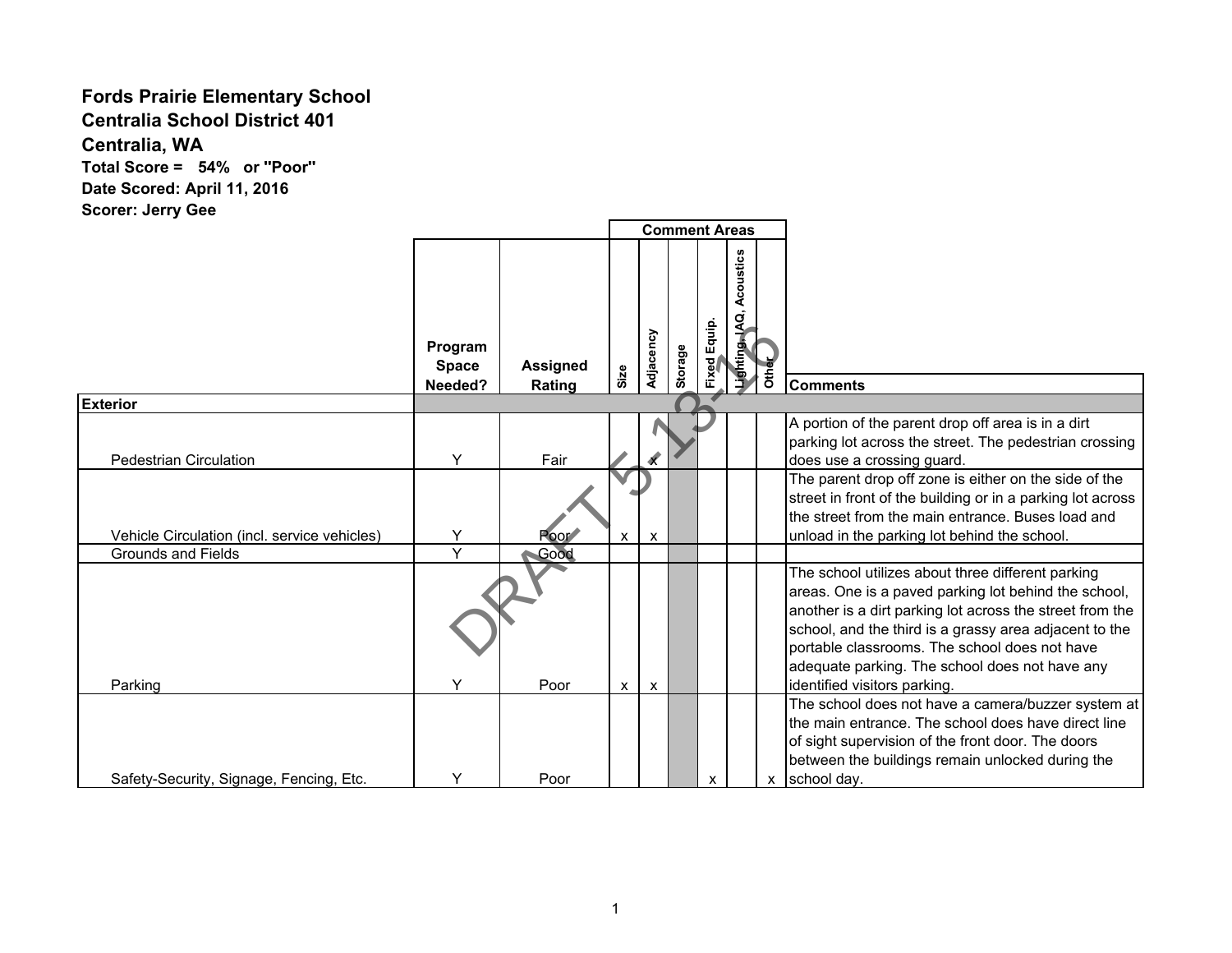|                                             |                                    |                           |      |              |                           |                     | <b>Comment Areas</b>        |              |                                                                                                                                                                                                                                                                |
|---------------------------------------------|------------------------------------|---------------------------|------|--------------|---------------------------|---------------------|-----------------------------|--------------|----------------------------------------------------------------------------------------------------------------------------------------------------------------------------------------------------------------------------------------------------------------|
|                                             | Program<br><b>Space</b><br>Needed? | <b>Assigned</b><br>Rating | Size | Adjacency    | Storage                   | <b>Fixed Equip.</b> | Acoustics<br>Lighting, IAQ, | Other        | <b>Comments</b>                                                                                                                                                                                                                                                |
| <b>Administration</b>                       |                                    |                           |      |              |                           |                     |                             |              |                                                                                                                                                                                                                                                                |
| Administrators                              | Y                                  | Good                      |      |              |                           |                     |                             |              |                                                                                                                                                                                                                                                                |
| Reception-Clerical-Business                 | Y                                  | Poor                      | X    | $\mathsf{x}$ | $\boldsymbol{\mathsf{x}}$ |                     |                             |              | The school does not have a reception area. The<br>main office area is located in the foyer of the school.<br>Noise, and privacy are a concern. The school does not<br>have adequate built in storage for supplies and<br>materials in the administrative area. |
| Discipline (Security, Detention, ISS, etc.) | N/A                                |                           |      |              |                           |                     |                             |              |                                                                                                                                                                                                                                                                |
| <b>Administrative Support</b>               | Y                                  | Poor                      |      |              |                           |                     |                             |              | The facullty office work room is small in size. It is not<br>equippped with restrooms. The school has one staff<br>restroom.                                                                                                                                   |
|                                             |                                    |                           |      |              |                           |                     |                             |              |                                                                                                                                                                                                                                                                |
| <b>Student Services</b>                     |                                    |                           |      |              |                           |                     |                             |              |                                                                                                                                                                                                                                                                |
| Counselor, SW Offices                       | Y                                  | Poor                      | X    |              | X                         |                     |                             | $\mathsf{x}$ | The counselor is located in a small office area. The<br>counselor does not have a reception area or<br>conference room.                                                                                                                                        |
| <b>Clinic and Restroom</b>                  |                                    | Fair                      | X    |              | $\mathsf{x}$              | $\mathsf{x}$        |                             |              | The nurse area has one cot, the restroom is the staff<br>restroom which is adjacent to the nursing area. The<br>nursing area does not have adequate storage for<br>supplies.                                                                                   |
| <b>Student Services Support</b>             |                                    | Good                      |      |              |                           |                     |                             |              |                                                                                                                                                                                                                                                                |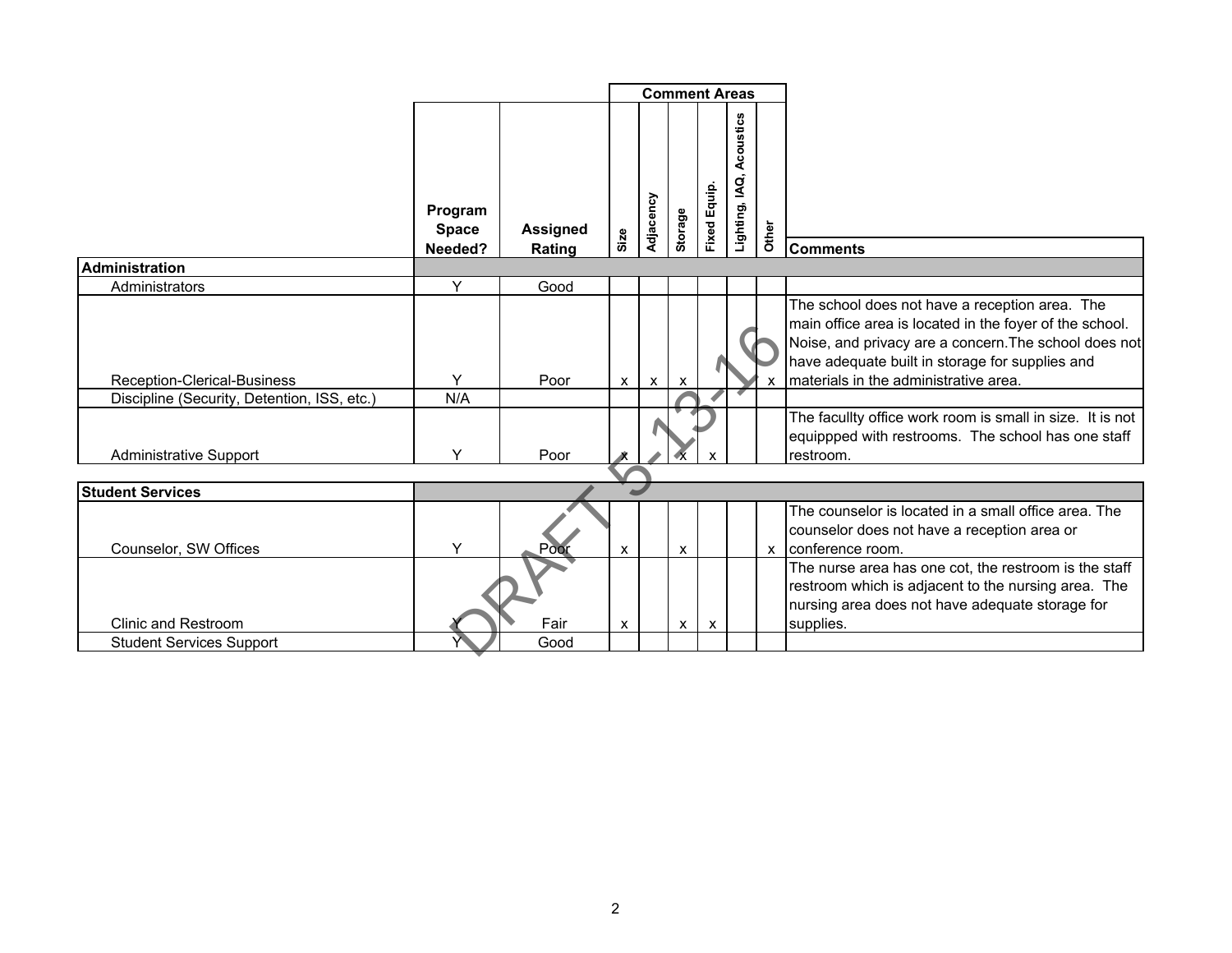|                         |                 |           |         | <b>Comment Areas</b> |                                        |       |  |
|-------------------------|-----------------|-----------|---------|----------------------|----------------------------------------|-------|--|
| Program<br><b>Space</b> | <b>Assigned</b> |           |         | Equip.               | Acoustics<br>$\blacksquare$<br>Q<br>AQ |       |  |
| Needed?                 | Size<br>Rating  | Adjacency | Storage | Fixed                | Lighting,                              | Other |  |

| <b>Staff Support</b>                        |              |                |              |                           |                           |                           |   |              |                                                                                                                                                                                                            |
|---------------------------------------------|--------------|----------------|--------------|---------------------------|---------------------------|---------------------------|---|--------------|------------------------------------------------------------------------------------------------------------------------------------------------------------------------------------------------------------|
| <b>Staff Workrooms</b>                      | Y            | Poor           | X            |                           | X                         | X                         |   |              | The school has a small workroom that is located by<br>the main office area. The workroom houses the<br>copier. Instructional materials and supplies are stored<br>in the hallways throughout the building. |
| Staff Lounge                                | Υ            | Poor           | X            | x                         |                           |                           |   | $\mathbf{x}$ | The school has a table that will seat six people in the<br>workroom. The area also has a coffee pot,<br>microwave, sink and refrigerator. The school does not<br>have a separate teachers lounge.          |
| <b>Staff Restrooms</b>                      | Υ            | Unsatisfactory |              | $x \rightarrow x$         |                           | X                         |   | X            | There is one staff restroom which is located adjacent<br>to the main office. It is also used by the school nurse<br>for sick children.                                                                     |
| <b>Staff Support</b>                        | $\checkmark$ | Good           |              |                           |                           |                           |   |              |                                                                                                                                                                                                            |
|                                             |              |                |              |                           |                           |                           |   |              |                                                                                                                                                                                                            |
| <b>Food Services</b>                        |              |                |              |                           |                           |                           |   |              |                                                                                                                                                                                                            |
| Food Preparation                            |              | Fair           | X            |                           |                           |                           |   |              | The kitchen is a warm and serve facility which is small<br>in size.                                                                                                                                        |
| Cafeteria                                   |              | Unsatisfactory | $\pmb{\chi}$ |                           | $\boldsymbol{\mathsf{x}}$ |                           | X |              | The cafeteria shares space with the PE program in<br>the multipurpose room and reduces the school's<br>ability to fully implement the PE program.                                                          |
| Dishwashing-Scullery                        | $\checkmark$ | Fair           |              | $\boldsymbol{\mathsf{x}}$ |                           |                           |   |              | The dishwashing area is not separated from the food<br>preparation area.                                                                                                                                   |
| Food Storage (Freezer, Cooler, Dry Storage) | Y            | Fair           | X            |                           | $\boldsymbol{\mathsf{x}}$ | $\boldsymbol{\mathsf{x}}$ |   |              | The school does not have adeauate dry storage.                                                                                                                                                             |
| <b>Food Services Support</b>                | ٧            | Poor           |              |                           |                           |                           |   |              | The kitchen area does not have an office area,<br>restroom, or locker/changing area. The nearest<br>custodial closet is located down the hall<br>approximately 30 feet.                                    |
|                                             |              |                | х            | х                         |                           | x                         |   |              |                                                                                                                                                                                                            |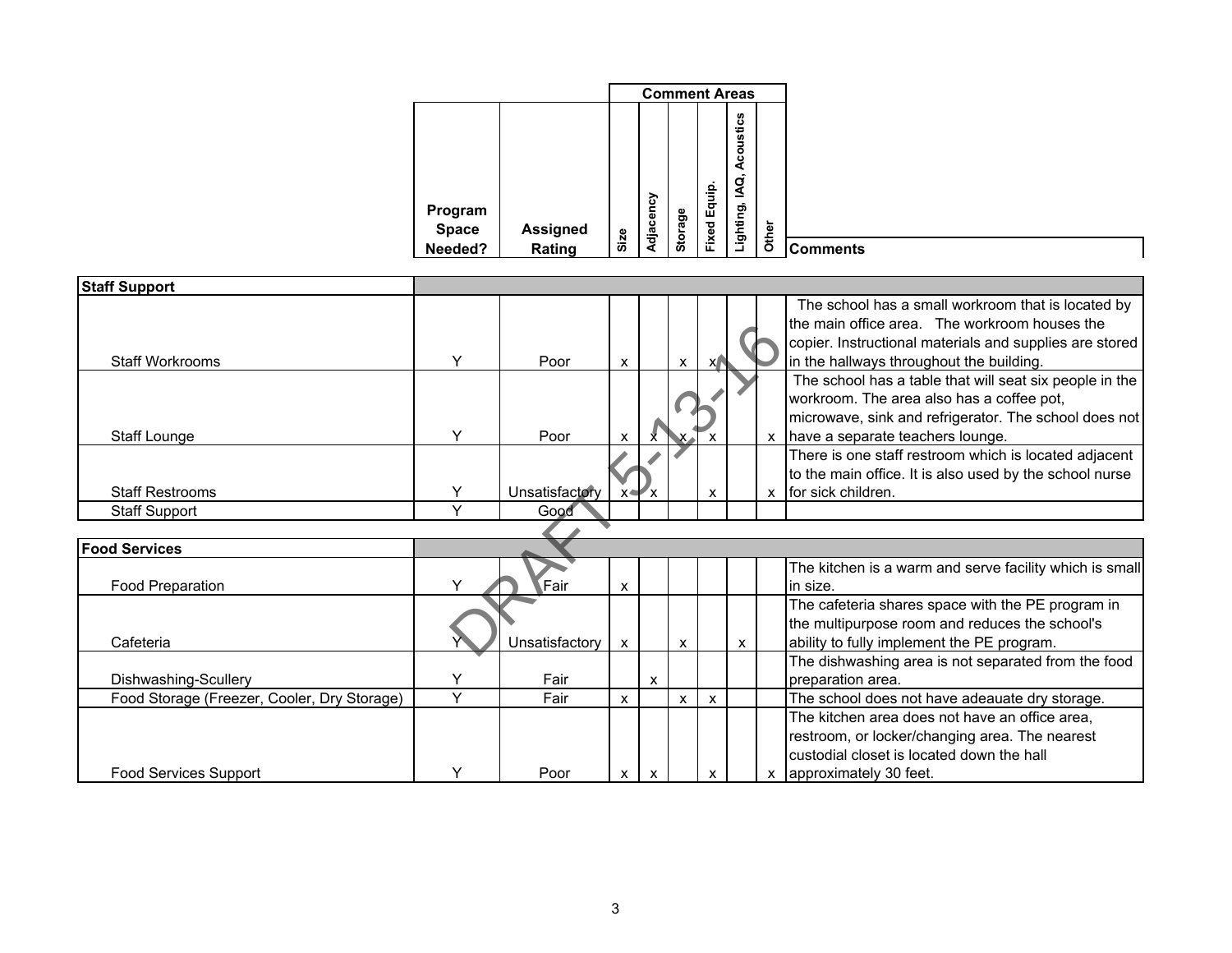|                         |                 |      |              |         |           | <b>Comment Areas</b> |                          |
|-------------------------|-----------------|------|--------------|---------|-----------|----------------------|--------------------------|
|                         |                 |      |              |         | $\bullet$ | Acoustics<br>₫,      |                          |
| Program<br><b>Space</b> | <b>Assigned</b> |      | ৡ<br>Adjacen | Storage | Equip.    | Lighting,            |                          |
| Needed?                 | Rating          | Size |              |         | Fixed     |                      | Other<br><b>Comments</b> |

| <b>ICustodial-Maintenance</b>       |      |   |   |              |   |                                                                                                                                                                                                                                                           |
|-------------------------------------|------|---|---|--------------|---|-----------------------------------------------------------------------------------------------------------------------------------------------------------------------------------------------------------------------------------------------------------|
| Custodial/Maintenance               | Fair |   |   | X            |   | The school does not have adequate storage for<br>custodial supplies and equipoment.                                                                                                                                                                       |
| <b>Restrooms and Corridors</b>      | Poor |   |   |              |   | The school does not have an ADA accessible<br>restroom. The restrooms are not well ventilated and<br>are in need of renovation.                                                                                                                           |
| Custodial-Maintenance Support       | Good |   |   |              |   |                                                                                                                                                                                                                                                           |
|                                     |      |   |   |              |   |                                                                                                                                                                                                                                                           |
| <b>General Classrooms</b>           | Fair |   |   | $\mathsf{x}$ |   | The general classrooms do not have adequate built in<br>cabinetry for the storage of supplies and materials.<br>Many of the classrooms do not have adequate outlets<br>in the proper location. None of the classrooms have<br>ceiling mounted projectors. |
|                                     |      |   |   |              |   |                                                                                                                                                                                                                                                           |
| <b>Early Childhood/Kindergarten</b> |      |   |   |              |   |                                                                                                                                                                                                                                                           |
| Early Childhood Classrooms          | Fair | X |   | $\mathsf{x}$ | X | The early childhood classrooms are approximately<br>825 ft. <sup>2</sup> in size. The sinks are not the appropriate<br>height. The classrooms do not have adequate built in<br>storage.                                                                   |
| Early Childhood Support             | Poor |   | x |              | x | The early childhood classrooms do not have<br>restrooms.                                                                                                                                                                                                  |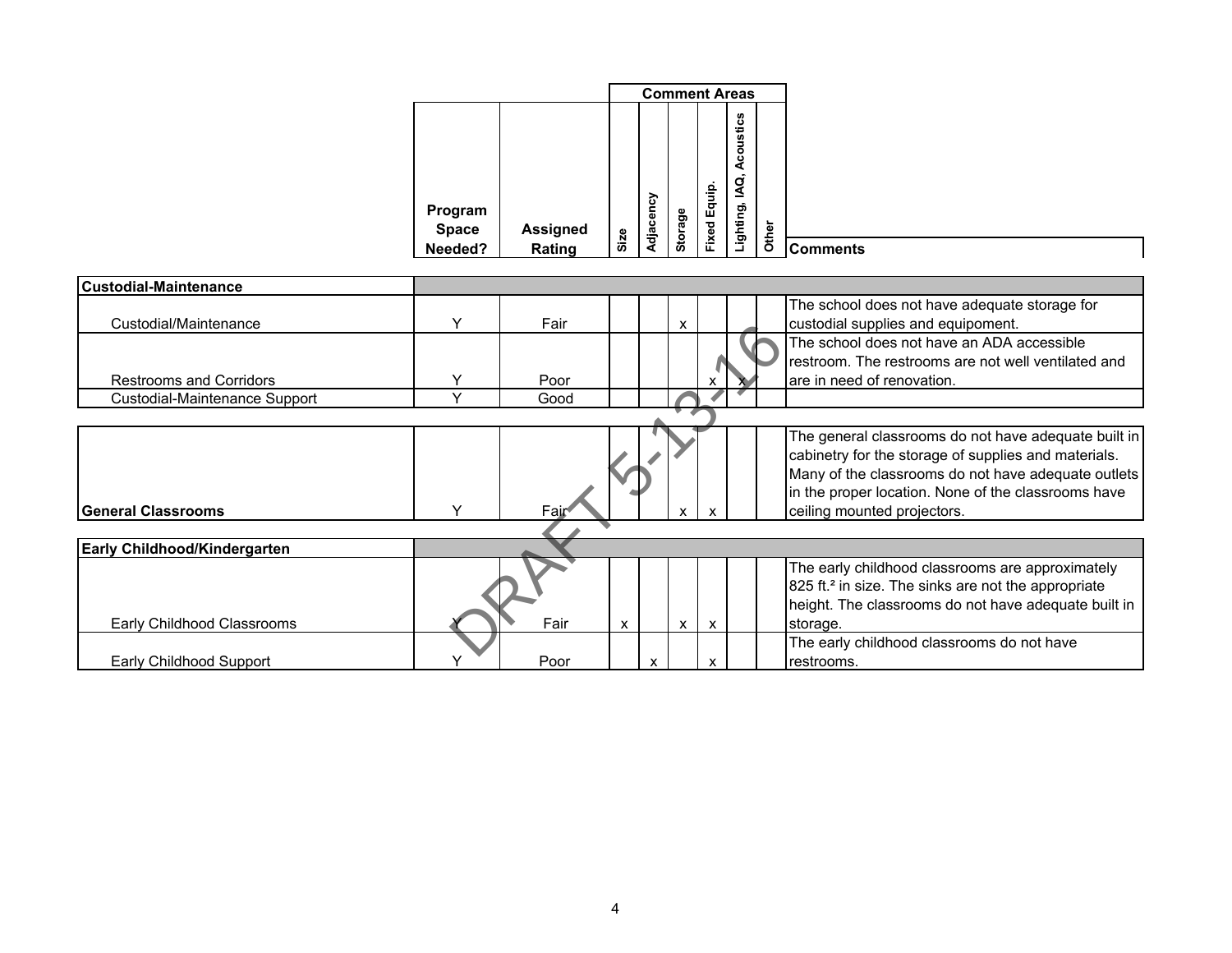|       |                                                            | <b>Comment Areas</b> |         |           |      |                           |                         |
|-------|------------------------------------------------------------|----------------------|---------|-----------|------|---------------------------|-------------------------|
|       | Acoustics<br>ΙAΩ,<br>$\overline{\phantom{a}}$<br>Lighting, | Equip.               |         | Adjacency |      |                           | Program                 |
| Other |                                                            | Fixed                | Storage |           | Size | <b>Assigned</b><br>Rating | <b>Space</b><br>Needed? |

| <b>Special Needs</b>              |              |                |   |   |                           |                           |              |                                                                    |
|-----------------------------------|--------------|----------------|---|---|---------------------------|---------------------------|--------------|--------------------------------------------------------------------|
|                                   |              |                |   |   |                           |                           |              | The resource rooms do not have adequate storage                    |
| Special Education - Resource      | $\checkmark$ | Fair           |   | X |                           |                           |              | for supplies and materials.                                        |
|                                   |              |                |   |   |                           |                           |              | Special education classrooms do not have restrooms                 |
|                                   |              |                |   |   |                           |                           |              | or adequate storage for mobility devices and other                 |
| Special Education - Cognitive     | Y            | Poor           |   | X |                           |                           |              | equipment.                                                         |
|                                   |              |                |   |   |                           |                           |              | The behavioral disability classroom is located in a                |
|                                   |              |                |   |   |                           |                           |              | portable. It utilizes a safe room which does not have              |
|                                   |              |                |   |   |                           |                           |              | padding on the floor and has a door which can totally              |
| Special Education - Behavior      | Y            | Unsatisfactory |   |   | $\boldsymbol{\mathsf{x}}$ | $\boldsymbol{\mathsf{x}}$ | $\mathsf{x}$ | enlcose the student.                                               |
|                                   |              |                |   |   |                           |                           |              | Title 1 room is a general classroom which does not                 |
|                                   |              |                |   |   |                           |                           |              | have adequate built in storage for supplies and                    |
| Title I                           | Y            | Fair           |   | X |                           |                           |              | materials.                                                         |
|                                   |              |                |   |   |                           |                           |              | Speech therapy is provided in a small room that does               |
| Speech Therapy                    | Y            | ⊦aīr           |   | X |                           |                           |              | not have adequate storage.                                         |
| Psychologist                      | N/A          |                |   |   |                           |                           |              |                                                                    |
|                                   |              |                |   |   |                           |                           |              | The office areas are small for the number of staff and             |
|                                   |              |                |   |   |                           |                           |              | none of them have adequate storage for supplies and                |
| <b>Special Needs Support</b>      |              | Fair           | X | X |                           |                           |              | materials.                                                         |
|                                   |              |                |   |   |                           |                           |              |                                                                    |
| <b>Physical Education</b>         |              |                |   |   |                           |                           |              |                                                                    |
|                                   |              |                |   |   |                           |                           |              | The physical education space is extremely small at                 |
|                                   |              |                |   |   |                           |                           |              | 2125 ft. <sup>2</sup> . There is not adequate storage for physical |
| Gymnasium/Multipurpose            | Υ            | Poor           | X | X |                           | X                         |              | education equipment.                                               |
|                                   |              |                |   |   |                           |                           |              | The physical education teacher does not have a                     |
| <b>Physical Education Support</b> |              | Poor           | X | X |                           |                           |              | separate office.                                                   |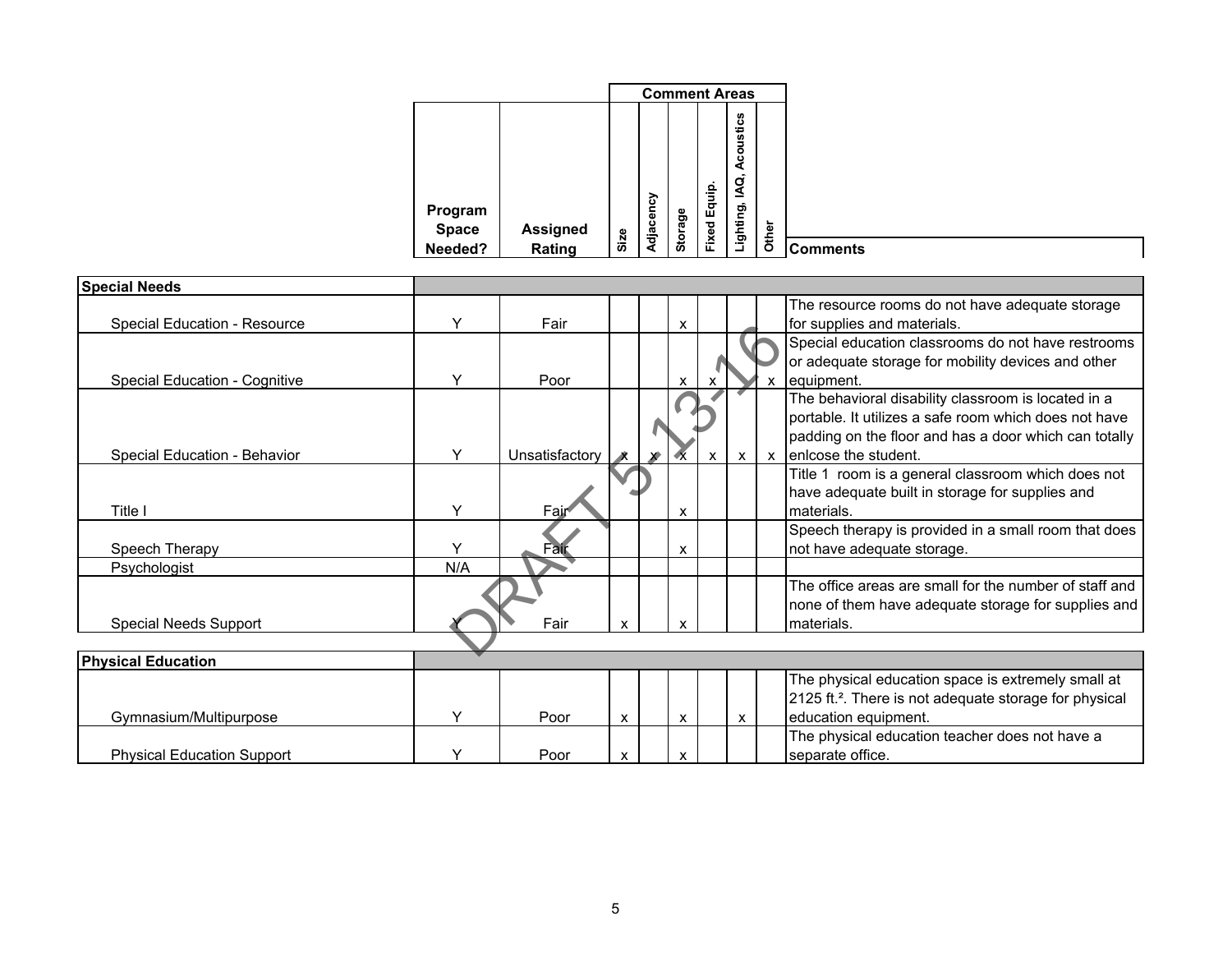|                      |                                    |                           |              |              |              |                     | <b>Comment Areas</b>         |       |                                                                  |
|----------------------|------------------------------------|---------------------------|--------------|--------------|--------------|---------------------|------------------------------|-------|------------------------------------------------------------------|
|                      | Program<br><b>Space</b><br>Needed? | <b>Assigned</b><br>Rating | Size         | Adjacency    | Storage      | <b>Fixed Equip.</b> | Acoustics<br>Q,<br>Lighting, | Other | <b>Comments</b>                                                  |
| <b>Music</b>         |                                    |                           |              |              |              |                     |                              |       |                                                                  |
| Music                |                                    | Unsatisfactory            | $\mathsf{x}$ | $\mathsf{x}$ | $\mathsf{x}$ | $\mathsf{x}$        | $\mathsf{X}$                 | X     | Music instruction occurs in a portable.                          |
| <b>Music Support</b> |                                    | Unsatisfactory            | $\mathsf{x}$ | $\mathsf{x}$ | $\mathsf{x}$ | $\mathsf{x}$        | $\mathsf{X}$                 | X     | Music is located in a portable.                                  |
| Library - Media      |                                    |                           |              |              |              |                     |                              |       | $\vert$ The library is annroximately 900 ft $^2$ It is not large |

| Library - Media        |              |                |   |              |                           |                           |              |              |                                                                     |
|------------------------|--------------|----------------|---|--------------|---------------------------|---------------------------|--------------|--------------|---------------------------------------------------------------------|
|                        |              |                |   |              |                           |                           |              |              | The library is approximately 900 ft. <sup>2</sup> . It is not large |
|                        |              |                |   |              |                           |                           |              |              | enough to accommodate the needs of the school. It                   |
|                        |              |                |   |              |                           |                           |              |              | does not have adequate storage for audiovisual                      |
| Library                | $\checkmark$ | Poor           | x |              |                           |                           |              |              | equipment, books, and other library equipment.                      |
|                        |              |                |   |              |                           |                           |              |              | The library does not have a workroom or adequate                    |
|                        |              |                |   |              |                           |                           |              |              |                                                                     |
| <b>Library Support</b> |              | Poor           |   |              |                           |                           |              | x            | storage.                                                            |
|                        |              |                |   |              |                           |                           |              |              |                                                                     |
| <b>Computer Labs</b>   |              |                |   |              |                           |                           |              |              |                                                                     |
| Computer Lab(s)        |              | Unsatisfactory | x | X            | X                         | x                         | x            | X            | Computer lab is housed in a portable area                           |
| Computer Lab Support   |              | Unsatisfactory | X | $\mathsf{x}$ | $\mathbf{x}$              | $\mathbf{x}$              | x            | x            | The computer lab is housed in a portable.                           |
|                        |              |                |   |              |                           |                           |              |              |                                                                     |
| <b>Visual Arts</b>     |              |                |   |              |                           |                           |              |              |                                                                     |
|                        |              |                |   |              |                           |                           |              |              | The school does not have an art classroom. Art is                   |
|                        |              |                |   |              |                           |                           |              |              | taught in the general classrooms by each individual                 |
| Art                    |              | Unsatisfactory | X | $\mathsf{x}$ | $\boldsymbol{\mathsf{x}}$ | $\boldsymbol{\mathsf{X}}$ | $\mathsf{x}$ | $\mathsf{x}$ | Iteacher.                                                           |
| Art Support            |              | Unsatisfactory |   |              |                           |                           |              |              | The school does not have an art classroom.                          |